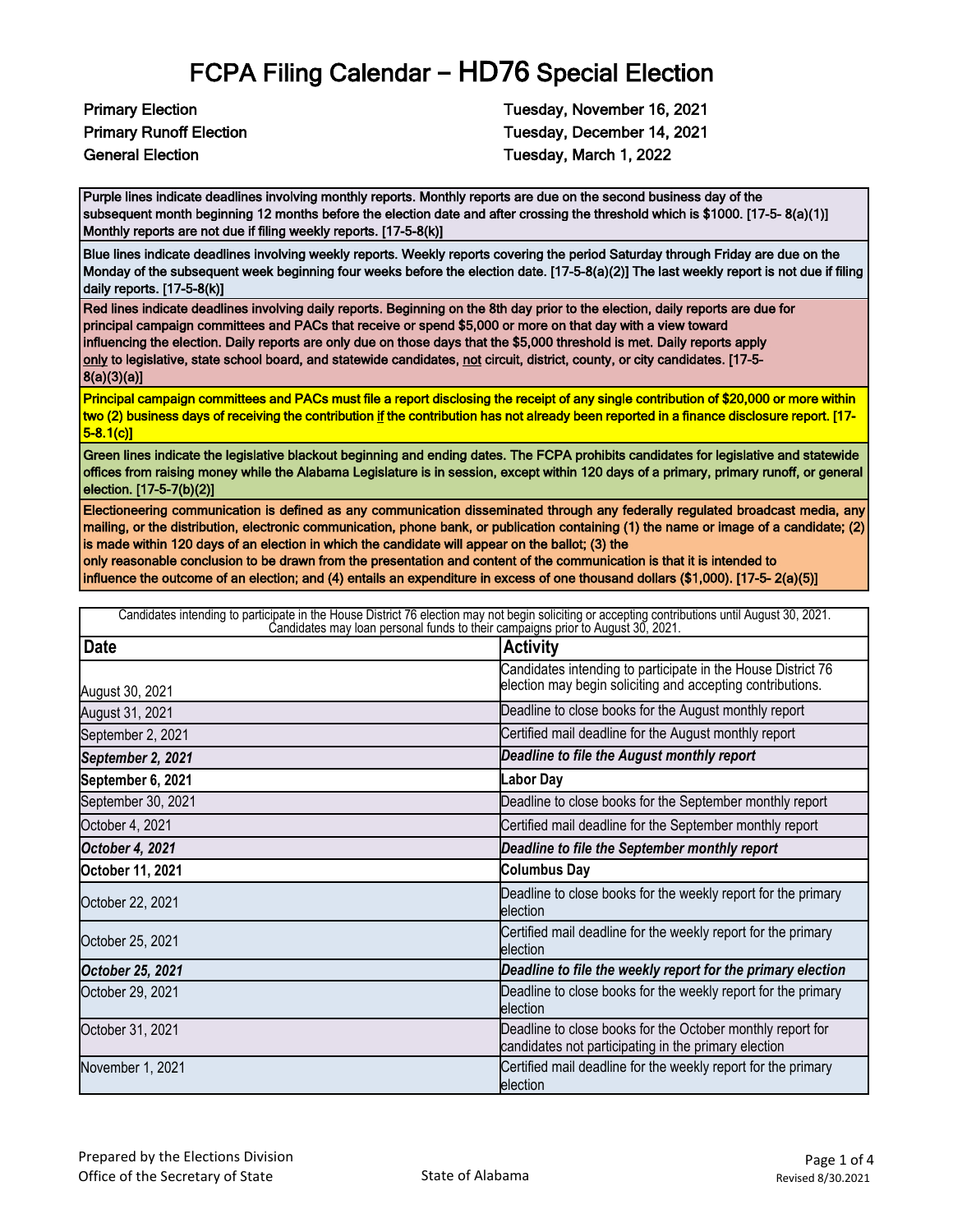| November 1, 2021         | Certified mail deadline for the weekly report for the primary<br>runoff election                                   |
|--------------------------|--------------------------------------------------------------------------------------------------------------------|
| November 2, 2021         | Certified mail deadline for the October monthly report for<br>candidates not participating in the primary election |
| November 2, 2021         | Deadline to file the October monthly report for candidates<br>not participating in the primary election            |
| November 5, 2021         | Deadline to close books for the weekly report for the primary<br>election                                          |
| November 8, 2021         | Certified mail deadline for the weekly report for the primary<br>election                                          |
| November 8, 2021         | Deadline to file the weekly report for the primary election                                                        |
| November 8, 2021         | Daily report due by 11:59 p.m. Please refer to instructions<br>on the top of the calendar page.                    |
| November 9, 2021         | Daily report due by 11:59 p.m. Please refer to instructions<br>on the top of the calendar page.                    |
| <b>November 10, 2021</b> | Daily report due by 11:59 p.m. Please refer to instructions<br>on the top of the calendar page.                    |
| November 11, 2021        | <b>Veterans Day</b>                                                                                                |
| <b>November 11, 2021</b> | Daily report due by 11:59 p.m. Please refer to instructions<br>on the top of the calendar page.                    |
| <b>November 12, 2021</b> | Daily report due by 11:59 p.m. Please refer to instructions<br>on the top of the calendar page.                    |
| November 12, 2021        | Deadline to close books for the weekly report for the primary<br>election                                          |
| <b>November 13, 2021</b> | Daily report due by 11:59 p.m. Please refer to instructions<br>on the top of the calendar page.                    |
| <b>November 14, 2021</b> | Daily report due by 11:59 p.m. Please refer to instructions<br>on the top of the calendar page.                    |
| <b>November 15, 2021</b> | Daily report due by 12:01 p.m. Please refer to instructions<br>on the top of the calendar page.                    |
| November 15, 2021        | Certified mail deadline for the weekly report for the primary<br>election                                          |
| November 15, 2021        | Deadline to file the weekly report for the primary election                                                        |
| November 16, 2021        | <b>Primary Election Day</b>                                                                                        |
| November 19, 2021        | Deadline to close books for the weekly report for the primary<br>runoff election                                   |
| November 22, 2021        | Certified mail deadline for the weekly report for the primary<br>runoff election                                   |
| <b>November 22, 2021</b> | Deadline to file the weekly report for the primary runoff<br>election                                              |
| November 25, 2021        | <b>Thanksgiving</b>                                                                                                |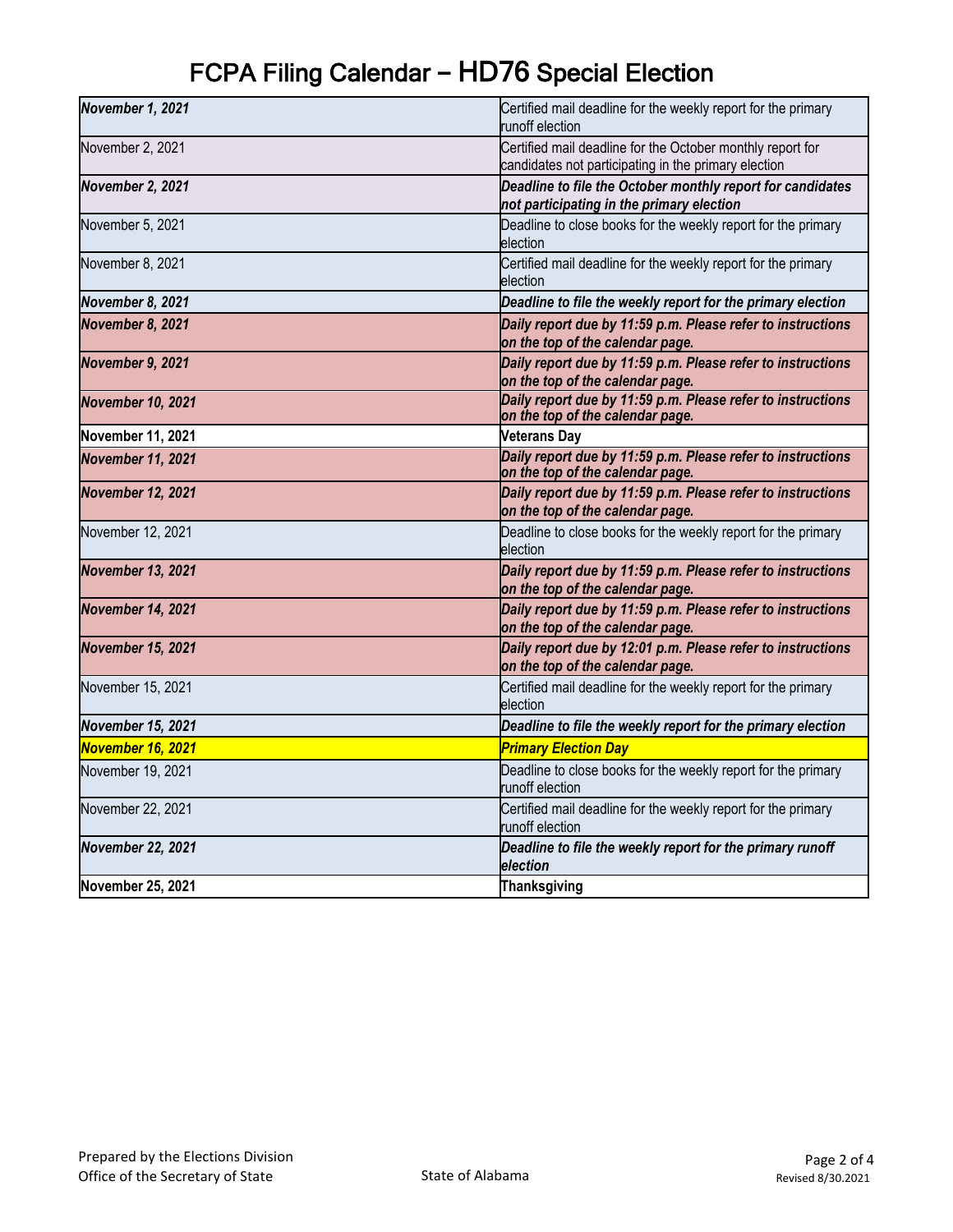| November 26, 2021        | Deadline to close books for the weekly report for the primary<br>runoff election                                |
|--------------------------|-----------------------------------------------------------------------------------------------------------------|
| <b>November 29, 2021</b> | Certified mail deadline for the weekly report for the primary<br>runoff election                                |
| November 29, 2021        | Deadline to file the weekly report for the primary runoff<br>election                                           |
| November 30, 2021        | Deadline to close books for the November monthly report                                                         |
| December 2, 2021         | Certified mail deadline for the November monthly report                                                         |
| December 2, 2021         | Deadline to file the November monthly report for candidates<br>not participating in the primary runoff election |
| December 3, 2021         | Deadline to close books for the weekly report for the primary<br>runoff election                                |
| December 6, 2021         | Certified mail deadline for the weekly report for the primary<br>runoff election                                |
| December 6, 2021         | Deadline to file the weekly report for the primary runoff<br>election                                           |
| December 6, 2021         | Daily report due by 11:59 p.m. Please refer to instructions<br>on the top of the calendar page.                 |
| December 7, 2021         | Daily report due by 11:59 p.m. Please refer to instructions<br>on the top of the calendar page.                 |
| December 8, 2021         | Daily report due by 11:59p.m. Please refer to instructions on<br>the top of the calendar page.                  |
| December 9, 2021         | Daily report due by 11:59 p.m. Please refer to instructions<br>on the top of the calendar page.                 |
| December 10, 2021        | Deadline to close books for the weekly report for the primary<br>runoff election                                |
| December 10, 2021        | Daily report due by 11:59 p.m. Please refer to instructions<br>on the top of the calendar page.                 |
| <b>December 11, 2021</b> | Daily report due by 11:59 p.m. Please refer to instructions<br>on the top of the calendar page.                 |
| <b>December 12, 2021</b> | Daily report due by 11:59 p.m. Please refer to instructions<br>on the top of the calendar page.                 |
| December 13, 2021        | Certified mail deadline for the weekly report for the primary<br>runoff election                                |
| December 13, 2021        | Deadline to file the weekly report for the primary runoff<br>election                                           |
| December 13, 3021        | Daily report due by 12:01 p.m. Please refer to instructions<br>on the top of the calendar page.                 |
| December 14, 2021        | <b>Primary Runoff Election Day</b>                                                                              |
| December 24, 2021        | Christmas (observed)                                                                                            |
| <b>December 25, 2021</b> | <b>Christmas</b>                                                                                                |
| December 31, 2021        | Deadline to close books for the December monthly report                                                         |
| December 31, 2021        | New Year's Day (observed)                                                                                       |
| <b>January 1, 2022</b>   | New Year's Day                                                                                                  |
| January 4, 2022          | Certified mail deadline for the December monthly report                                                         |
| <b>January 4, 2022</b>   | Deadline to file the December monthly report                                                                    |
| <b>January 17, 2022</b>  | Martin Luther King, Jr., and Robert E. Lee's birthday                                                           |
| <b>January 31, 2022</b>  | 2021 Annual Report Due for candidates not in a filing<br>calendar for the HD76 special election                 |